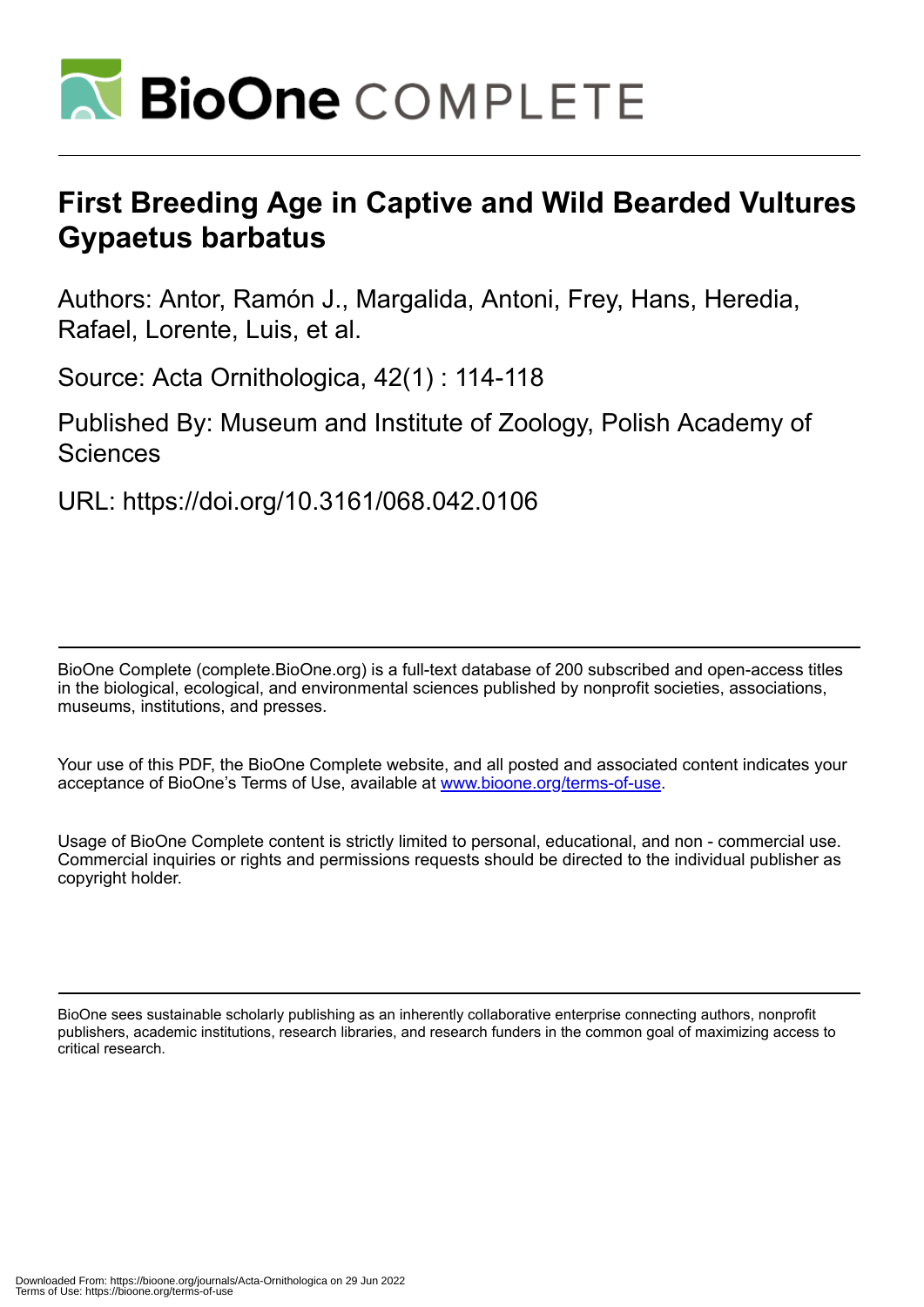# **First breeding age in captive and wild Bearded Vultures** *Gypaetus barbatus*

Ramón J. ANTOR<sup>1</sup>, Antoni MARGALIDA<sup>2\*</sup>, Hans FREY<sup>3</sup>, Rafael HEREDIA<sup>4</sup>, Luis LORENTE<sup>5</sup> & José Antonio SESÉ<sup>6</sup>

<sup>1</sup>Sodemasa-Gobierno de Aragón. Avda, César Augusto, 14. 8ª E-50004, Zaragoza, SPAIN

2Bearded Vulture Study and Protection Group, Apdo. 43. E-25520, El Pont de Suert (Lleida), SPAIN

3Department of Pathobiology, Institute of Parasitology and Zoology, University of Veterinary Medicine, Veterinärplatz 1, A-1210 Wien, AUSTRIA

4Camino del Túnel, 198. E-33202 Somió, Gijón, SPAIN

5Foundation for the Conservation of the Bearded Vulture (FCQ), Pza. San Pedro Nolasco 1-4°F, E-50001 Zaragoza, SPAIN 6C/ Ferrenal, 8, E-22700 Jaca, SPAIN

\*Corresponding author, e-mail: margalida@inf.entorno.es

#### **Antor R. J., Margalida A., Frey H., Heredia R., Lorente L., Sesé J. A. 2007. First breeding age in captive and wild Bearded Vultures** *Gypaetus barbatus***. Acta Ornithol. 42: 114–118.**

**Abstract.** We present data on the age of first breeding in captive and wild Bearded Vultures. The mean age of first breeding (egg-laying) in the captive population was 7.7 years for females and 8.9 for males. The first offspring was raised on average by 8.3-year-old females and 9.7-year-old males. In wild Bearded Vultures, first-time-paired and territorial individuals were recorded when they were 6.5 years old, on average. The mean age of first breeding was 8.1 years, whereas the mean age of first successful breeding was 11.4. Paired females were recorded at the age of 6.5 years and breeding at 6, whereas the youngest recorded paired males were 6.4 years old and breeding at 7. 39.5% of the marked birds alive over 6 years were recorded as not yet territorial, suggesting the existence of a substantial fraction of adult floaters without breeding territories. Pyrenean Bearded Vultures are characterized by delayed reproduction, with the first breeding attempt taking place well after the acquisition of full adult plumage. We discuss whether deferred breeding in this increasing population could be explained by the increase in density and/or mortality rate in the younger age groups, which could affect the age of maturity.

**Key words:** Bearded Vulture, *Gypaetus barbatus*, age of first breeding, delayed maturity

Received — Jan. 2007, accepted — April 2007

The availability of robust estimates of the demographic parameters is critical in modelling the evolution and viability of small populations. Among these parameters, age at maturity has been suggested to be an influential life-history trait with significant consequences for population dynamics (Oli & Dobson 1999, 2003). Due to its very small population size and isolation, the four remaining European populations of the Bearded Vulture (Alps, Corsica, Crete and Pyrenees) are threatened and there is a need to perform population dynamics and viability analyses in order to guide their conservation management (Bretagnolle et al. 2004).

The Bearded Vulture is a cliff-nesting and territorial species that feeds on bone remains of medium-size ungulates. In Europe it lives in mountainous zones of the Pyrenees (France and Spain), the Alps (Austria, Switzerland, Italy and France, where it was reintroduced in 1986), the south of the Balkans and the islands of Corsica and Crete (Heredia 2005). This species is a longlived bird of prey with a maximum lifespan of at least 45 years in captivity (H. Frey, pers. obs.) and a mean lifespan in wild birds of 21.4 years (Brown 1997), a low fecundity rate (clutch size of two eggs with obligate siblicide, Margalida et al. 2003, 2004) and a long generation time.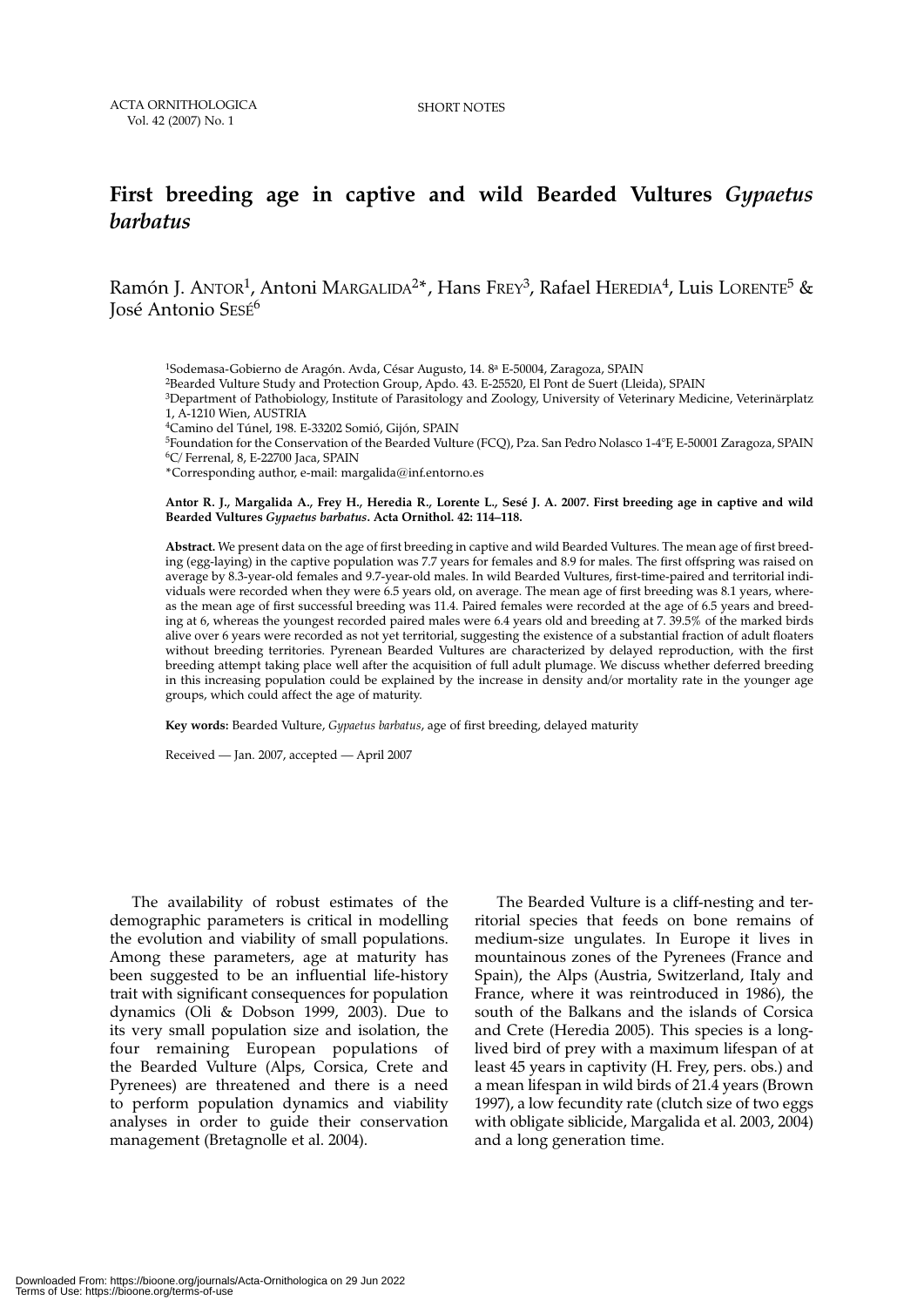The Pyrenean population is characterized by low productivity (0.4 fledglings/territorial pair/year) and low annual reproductive output (about 40 fledglings, Heredia 2005). This low reproductive output precludes rapid recovery from a possible population decline and may be due to the deferred breeding and/or low productivity. There is evidence that birds in this population delay first reproduction substantially beyond the age at which they are physiologically mature and the age at which they acquire adult plumage.

Delayed maturity might be favoured if the costs (e.g. reduced survival, future reproduction) outweigh the benefits (Pyle et al. 1997, Tavecchia et al. 2001), although studies using lifetime reproductive success generally do not agree with this assumption (Newton 1989, Viallefont et al. 1995). In population modelling, the long deferred age of first breeding may have a significant influence on the outcome of the population (Authors unpubl. data). However, information on this parameter was not yet accurately known. Here we present data about the age of first breeding in captive and wild Bearded Vultures.

The field part of the study was carried out in the Pyrenees (NE Spain). The mountain range of the Pyrenees  $(21\ 000\ km^2)$  extends in a west-east direction from the Atlantic Ocean to the Mediterranean Sea. Most breeding birds inhabit the central Pyrenees (Aragon and W of Catalonia).

Between 1987 and 2006, 55 nestling birds (4 reared in captivity and later freed by the hacking method) were marked with colour metal leg bands, wing tags and VHF transmitters in the central southern Pyrenees (R. Heredia unpubl. data, FCQ unpubl. data). Between 1994 and 2006, 44 Bearded Vultures were captured at feeding sites in the wintering area in the central southern Pyrenees (50% juveniles, 34% subadults and 16% adults). Birds were caught (including 16 recaptured) using cannon-nets and each one was marked following the same nestling procedure, and aged using plumage characteristics (the extent of white in the head, the moult of covers and the moult of flight feathers, see Heredia & Margalida 2005).

In this species, the correspondence of the age with the characteristics of the plumage presents an important variability, in such a way that from two years of age notable differences may exist between individuals of the same age. In general, the females reach adult plumage before the males (Heredia & Margalida 2005) and in many cases they do it when they have barely reached 5 years of age. However the peculiarities of the plumage seem to correspond objectively with the real age of the individual when the characteristics of the contour plumage is added (e.g. head, neck, covert feathers) and the flight feathers (remiges and rectrices).

Most territorial birds and breeding pairs have been monitored annually through the whole Pyrenean range and data on the breeding status of marked birds were collected. Territories were visited regularly (minimum 1 visit/week) between November-August, increasing field effort during egg-laying (December–February) and chick-rearing (February–August) periods in which territories were visited more frequently. Resighting data were obtained through a network of observers who generated more than 11000 observations of the 99 marked birds. This data provided basic information about bird movements and settlements. Data on pairing and rearing were obtained via radio-tracking, ringing data and nest monitoring. 34.5% of the previously mentioned records would correspond to the individuals considered in this study, even if only 15.2% belonged to the breeding period. The breeding period would cover, in the case of a successful breeding attempt, from the last months of a "calendar year" October–November, until the months of July– August of the following year. Consequently, for breeding purposes, the corresponding age on 1 March of the year was assigned to each individual, coinciding with the birth date according to phenology dates obtained in the Pyrenees (Margalida et al. 2003).

Of the 99 marked individuals, 21 were found dead and 26 were considered as not being monitored after not having been traced for various years (these individuals being considered as those who could have died, lost their wing-tagging, or might left the Pyrenees). Of the 52 remaining, 10 would be young individuals, 6 had subadults and the rest adults (individuals older than 6 years). In this study 30 marked individuals were included; based on the fact that they showed signs of breeding at least once (see above). For the calculations, only 23 individuals were taken into account (including 5 who have died and of those that reliable breeding data were available), as the rest were excluded as the exact age was unknown because there were insufficient information available. We considered pairing with territorial activity (first-pairing) when the paired Bearded Vulture was seen indicating an active breeding territory,

Downloaded From: https://bioone.org/journals/Acta-Ornithologica on 29 Jun 2022 Terms of Use: https://bioone.org/terms-of-use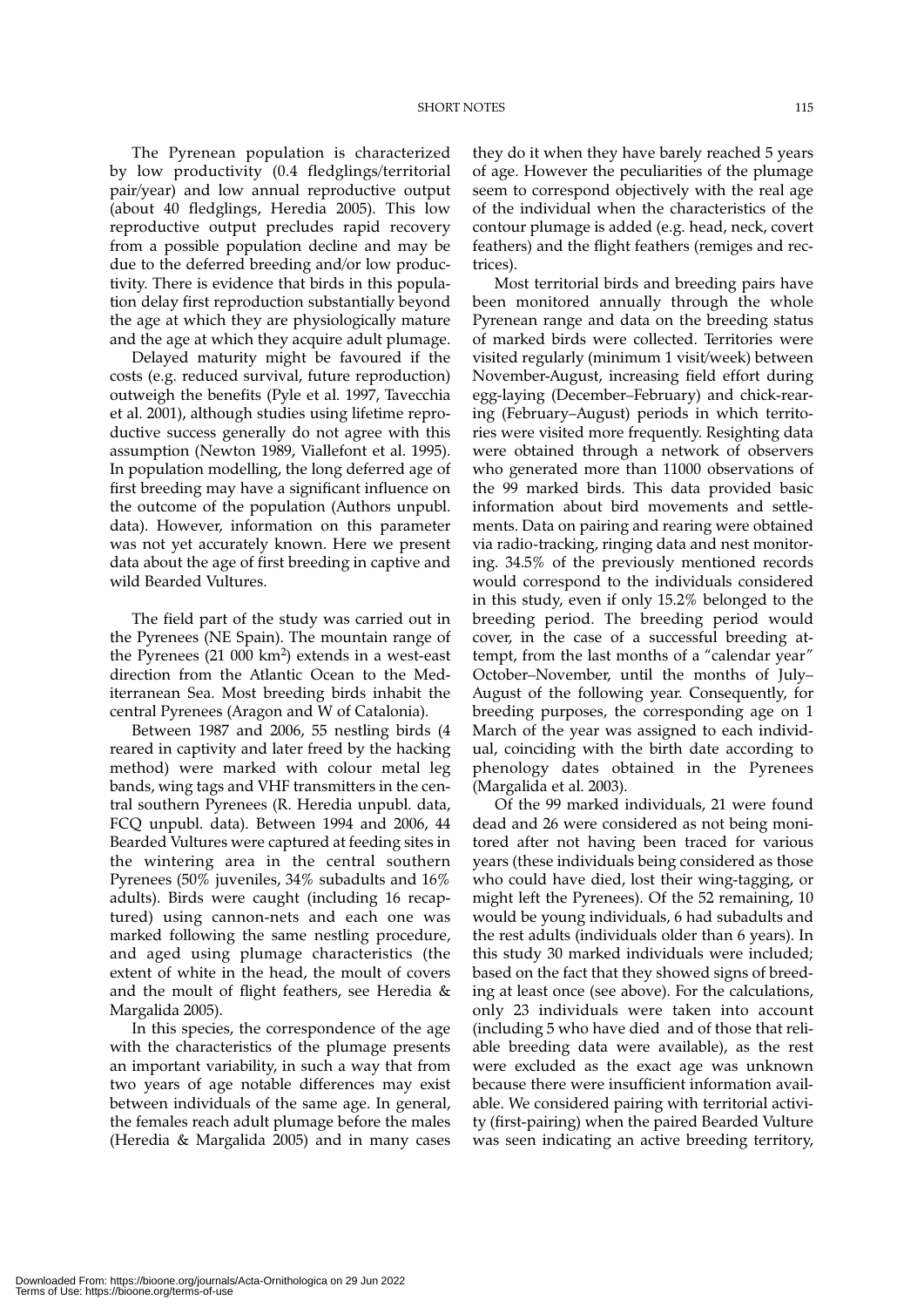or with a new partner presenting territorial behaviour, or defending a territory against conspecifics and heterospecifics during the breeding period. We considered breeding (egg-laying) when the first breeding attempt was recorded or a chick was present in the nest. Successful breeding was recorded when the young fledged successfully.

In captivity the age of first breeding was also studied within the European breeding network for the Bearded Vulture. This international cooperation includes 30 zoos, three smaller breeding centres in the Netherlands, France and Switzerland and two main breeding centres, the Vienna Breeding Unit in Austria and the Centro de Cria Guadalentin in Spain. 125 Bearded Vultures were kept in breeding facilities in 2003. As from 1978 (the beginning of the Alpine Bearded Vulture reintroduction project), 65 different pairs have been established. This captive breeding population derives from 37 founder birds (20 males and 17 females) of *Gypaetus barbatus*, mainly birds from Asia and the former Soviet Union. Only very few birds were received from Greece (one male and one female) and Spain (two males). Their offspring (up to now about 250 birds) have been used for the reintroduction of the species into the Alps, where it was extirpated at the beginning of the 20<sup>th</sup> century, and the increase of the zoo population. A total of 107 birds (52 males and 55 females) with an age of at least four years (F1, F2 and F3 generation) have been analysed for this study. Because in several cases man participates in rearing, in order to calculate the age of first breeding attempt (egg-laying) and the age at which the first chick was reared successfully by captive birds, we only considered naturally reared birds that have been raised only by their parents or foster parents and not by man (with the exception of the first few days after hatching).

Values presented are mean  $\pm$  SD.

In the wild, Bearded Vultures were first recorded paired and territorial at a mean age of 6.5  $\pm$ 1.62 years ( $n = 23$ ). The youngest birds paired were recorded when 5 years old and  $81.6\%$  (n = 38) of the marked birds alive of 5–6 years old (potential age of first breeding) were recorded as not yet territorial. Considering only the individuals that were alive and monitored ( $n = 38$ ), 39.5% of the individuals older than 6 years were recorded as not yet territorial, suggesting the existence of a substantial fraction of adult floaters without breeding territories.

Ten birds were recorded as breeders (having laid eggs). The youngest known age of breeding was 6 years and the latest was 12 years. The mean age of first breeding was  $8.1 \pm 1.79$  years (n = 10). It was  $8.3 \pm 2.06$  years for the females (n = 8) and  $8 \pm 1.41$  for males (n = 2). Mean age of first successful breeding in the wild population was  $11.4 \pm 3.91$  (n = 5). It was  $10 \pm 2.71$  years for the females ( $n = 4$ ) and 17 for males ( $n = 1$ ). No data was available on birds older than 19 years.

In the wild, females also seem to breed earlier than males. While females were recorded as paired when  $6.5 \pm 1.91$  years old (n = 14) and breeding at 6 ( $n = 1$ ), the earliest males were recorded as paired at the age of  $6.4 \pm 1.91$  years  $(n = 9)$  and breeding at 7  $(n = 1)$ .

In captivity neither copulations nor egg laying or brooding (e.g. when offered egg dummies) was ever observed in Bearded Vultures younger than five years.

Out of 107 birds (52 males and 55 females) 59 (55%) did not reproduce (31 males and 28 females; 59% males and 51% females). Among them, only 15 were 4 years old. Eighteen birds (16.8%) older than 10 years  $-$  14 males (27%) and 4 females  $(7.2\%)$  — never had a clutch.

The mean age of first breeding was  $7.7 \pm 1.63$ for females ( $n = 21$ ) and  $8.9 \pm 2.13$  for males  $(n = 15)$ . The first offspring was raised by females of the age of  $8.3 \pm 2.00$  on average (n = 16) and 9.7  $\pm$  2.36 for males (n = 13), respectively. The youngest known age of breeding was 5 years in males ( $n = 1$ ), just as in females ( $n = 1$ ). The oldest age of first breeding was 17 years in females  $(n = 1)$  and 20 in males  $(n = 1)$ .

Delayed acquisition of adult plumage is associated with deferred breeding (Newton 1979). An increase in resource availability (nest sites or food supply) can boost the number of subadult breeders (Wyllie & Newton 1991, Broomer et al. 1998). In the Pyrenees, the absence of records of Bearded Vultures breeding in subadult plumage is in accordance with the youngest recorded age of breeding (6 years). The youngest age at which raptors can breed appears to depend on the age at which they mature physiologically. In this sense, food supply, mates and nesting places are constraining factors, which may exert an important influence and variations have been detected in the age of first breeding, depending on whether they are in decline or in an expansive phase (see Evans et al. 1998,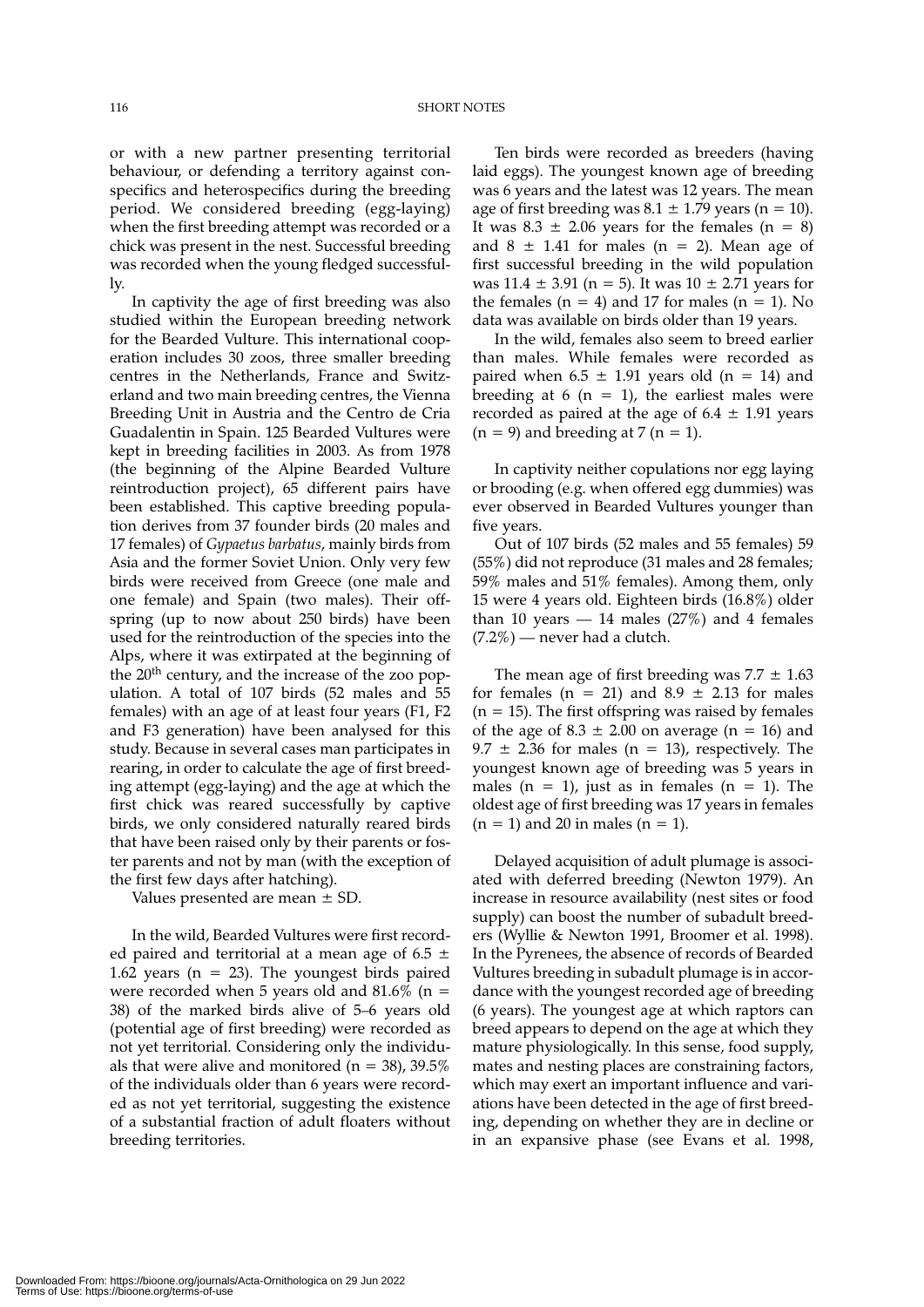Newton et al. 1989, Bowman et al. 1995). On the other hand, delayed maturity has been interpreted as an evolutionary strategy to gain useful experience and, in the long run, to increase individual fitness (Newton 1979).

In the case of Pyrenean Bearded Vultures, it seems that in response to habitat saturation a significant proportion of unpaired birds become potential breeders by entering high quality territories, or by forming polyandrous trios as a strategy to increase their individual performance, having clear negative consequences to population demography (Carrete et al. 2006b). In this increasing population, a possible explanation of deferred breeding may be related to the increase in density (Donázar et al. 2005, Carrete et al. 2006a), that could affect age at maturity (Krüger 2004).

In the endangered Cretan population (5 breeding pairs), subadults have been observed paired and even breeding (Xirouchakis & Grivas 2002). This isolated population has suffered high adult mortality due to human activities that may have caused a substantial shortage of adults and allowed the subadults to fill the territorial vacancies and breed (see Balbontín et al. 2003). A similar case is known from Corsica (10 remaining breeding pairs), where recently subadults birds have joined the breeding population (J. F. Seguin, pers. comm.). Therefore, the cases of wild Bearded Vultures breeding before acquiring full-adult plumage are very rare and probably related to a chronic shortage of adults. On the contrary, subadult birds are often found paired in other large raptors (Steenhof et al. 1983, González et al. 2006), and especially in vultures of the genus *Gyps* (Mundy et al. 1992, Blanco et al. 1997).

Our results suggest that Bearded Vultures are among the birds with long deferred reproduction, as are many large raptors. Thus, in captivity, Bald Eagles *Haliaeetus leucocephalus* first produced eggs at the age of six years, White-tailed Eagles *H. albicilla* at eight, Lappet-faced Vultures *Torgos tracheliotus* at nine, and California Condors *Gypnogyps californianus* at six (Newton 1979, Meretsky et al. 2000). Only some seabirds may breed later in the wild (9–12 years in some albatrosses and petrels; Russell 1999). All these species have extreme Kselected life-history strategies, which means they generally exhibit a delayed maturity, low annual reproductive outputs and very long life expectancy. Long deferred maturity together with low reproductive rates may have significant consequences for the species reproductive output and demands high adult survival rates to reach population stability. The Pyrenean Bearded Vulture population suffers considerable man-induced adult mortality (Margalida et al. in press) that shortens life expectancy and produces a substantial drop in the lifetime reproductive output when increasing the age at first breeding. This substantial effect of age at first breeding on the population growth rate has also been predicted for other long lived species which also have relatively low values of adult survival rate (Noon & Biles 1990). In this sense, age-specific mortality of immatures favours an increase in reproductive effort and hence, as a consequence, an increase in the age of maturity (Reznick et al. 1990). Conversely, a mortality rate that increases in the older age groups could favour a decrease in the age of maturity (Roff 2001).

In the former modelling efforts of the Pyrenean Bearded Vultures, the population growth rate was predicted to be sensitive to deferred first breeding (R. J. Antor unpubl. data). These results are of primary interest for the viability modelling of this threatened population under the current maninduced adult mortality (Margalida et al. in press).

ACKNOWLEDGEMENTS We are grateful to Governments of Navarra, País Vasco, Aragón and Cataluña, Red "Casseur d'os" and observers ("Agentes Forestales" and Agents Rurals", FCQ, LPO-FIR, GEPT) who have provided observations of tagged Bearded Vultures over the years of this study and those that carried out the breeding monitoring. We are specially indebted with Joan Bertran, David Campión, Diego García, José María Miranda and Martine Razin that provided important information about the age of first breeding of the marked birds and an anonymous reviewer for his comments.

#### REFERENCES

- Balbontín J., Penteriani V., Ferrer M. 2003. Variation in the age of mates as an early warning signal of changes in population trends? The case of Bonelli's eagle in Andalusia. Biol. Conserv. 109: 417–423.
- Blanco G., Martínez F., Traverso J. M. 1997. Pair bond and age distribution of breeding griffon vultures *Gyps fulvus* in relation to reproductive status and geographic area in Spain. Ibis 139: 180–183.
- Bowman T. D., Schempf P. F., Bernatowicz J. A. 1995. Bald eagle survival and population dynamics in Alaska after the Exxon Valdez oil spill. J. Wildl. Manage. 59: 317–324.
- Bretagnolle V., Inchausti P., Seguin J. F., Thibault J. C. 2004. Evaluation of extinction risk and of conservation alternatives for a very small insular population: the bearded vulture *Gypaetus barbatus* in Corsica. Biol. Conserv. 120: 19–30.